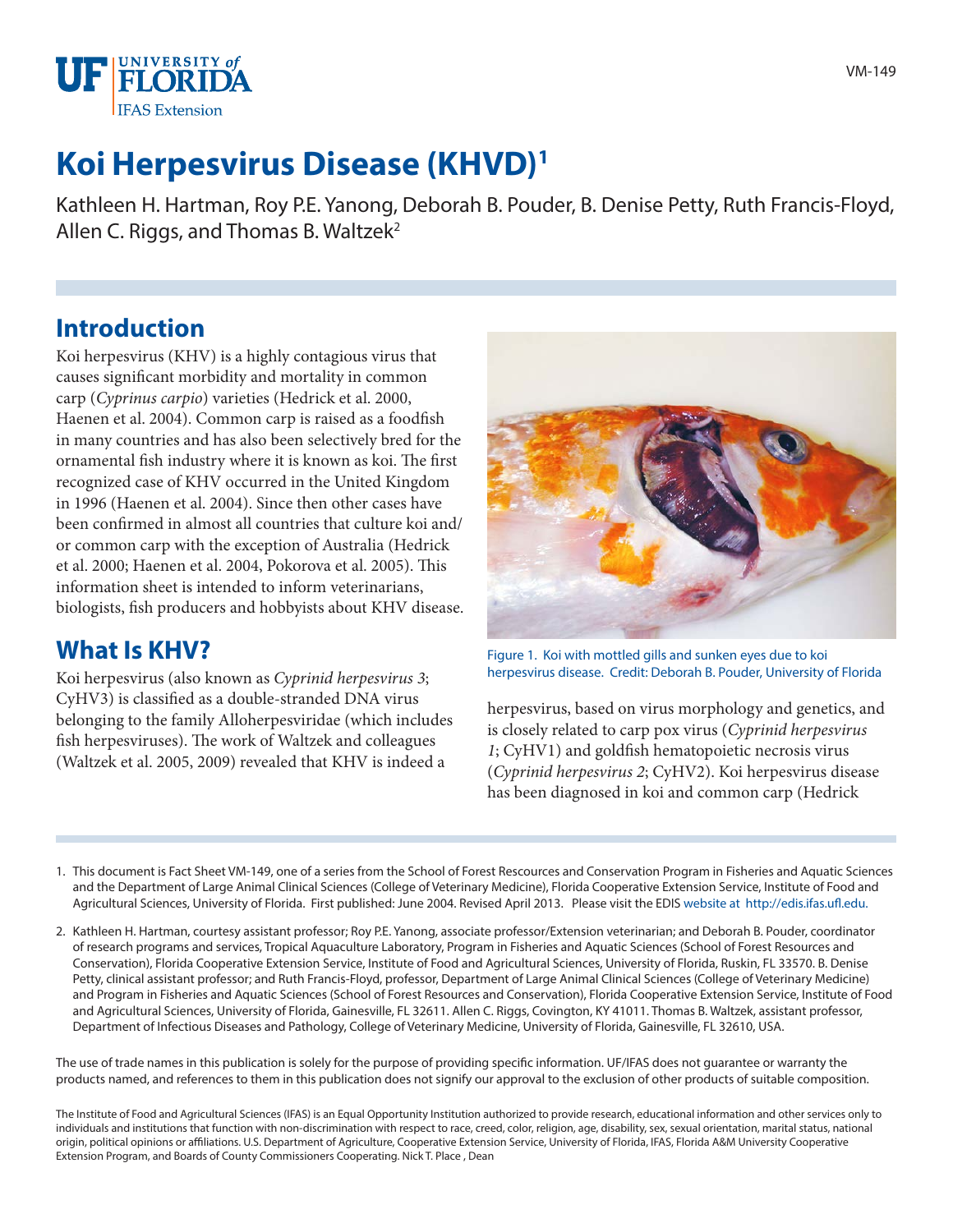et al. 2000; OATA 2001). Other cyprinids (e.g., goldfish; *Carassius auratus* and grass carp; *Ctenopharyngodon idella*) and non-cyprinid species are typically unaffected by KHV, although KHV DNA has been detected in the tissues of goldfish and other fish species exposed to the virus using polymerase chain reaction (PCR) testing methods (El-Matbouli et al. 2007, Sadler et al. 2008, Bergmann et al. 2009, Kempter et al. 2009). Hybrid goldfish (male goldfish *C. auratus* x female common carp *C. carpio*) were moderately resistant to mortality following experimental infection with KHV (Hedrick et al. 2006). Whether hybrid common carp, other cyprinids, or non-cyprinid species can harbor KHV and later transmit the disease to naïve common carp varieties remains controversial.

Koi herpesvirus disease (KHVD) affects fish of various ages, often resulting in 80–100% mortality in susceptible populations when water temperatures are between 60° and 77°F (16° and 25 °C) (Haenen et al. 2004). However, as with other herpesviral infections, KHV may remain in the infected fish for life; therefore, fish that recover from a KHV outbreak should be considered as carriers of the virus (Petty and Fraser 2005, St. Hilaire et al. 2005, Eide et al. 2011).

## **What are the signs of KHV?**

 Clinical signs of KHV are often non-specific. Mortality may begin very rapidly in infected populations, with deaths starting within 24 to 48 hours after the initial onset of clinical signs. In experimental studies, 82% of fish exposed to the virus at a water temperature of 72°F (22°C) died within the first 15 days (Ronen et al. 2003). KHV infection may produce severe gill lesions which exhibit as gill mottling with red and white patches (Figure 1) (may be similar to columnaris disease signs; SRAC publication #479b on Columnaris Disease). The white patches are due to necrosis (death) of the gill tissue. Gill lesions caused by KHV disease are the most common clinical signs in affected koi. Other external signs of KHV may include bleeding gills, sunken eyes, and pale patches on the skin. Some KHV infected koi may have a notched nose (Goodwin 2012). In some cases, secondary bacterial and parasitic infections may be the most obvious problem, masking the damage caused by the primary viral infection. Microscopic examination of gill biopsies often reveals high numbers of bacteria and various parasites (Hedrick et al. 2000; Haenen et al. 2004).

Internal signs of KHVD are variable and non-specific but may include greater than normal adhesions in the body cavity and enlargement and/or mottled appearance of internal organs (Hedrick et al. 2000; Haenen et al 2004).

Behaviorally, affected fish often remain near the surface, swim lethargically and may exhibit respiratory distress and uncoordinated swimming.

# **How do fish get infected with KHV?**

Methods of spreading (transmission) of KHV include direct contact with infected fish, contact with fluids from infected fish; and contact with water, mud, or other fomites/vectors that have come into contact with contaminated systems. The infectious virus primarily enters susceptible fish through the skin, including gill tissue (Costes et al. 2009). Depending upon water temperature, susceptible fish that are exposed to KHV may either become infected, develop disease, and die; or they may survive the initial outbreak of the disease and become carriers of the virus (Petty and Fraser 2005, St. Hilaire et al. 2005, Eide et al. 2011). Fish that survive exposure to KHV or receive the KHV vaccine may become immunized and develop a level of protection against the virus, although the length of protection remains unknown (Ronen et al. 2003, Perelberg et al. 2008). Survivors of KHV outbreaks may become carriers of the virus and may be capable of spreading the disease to susceptible fish. These carrier fish may not show signs of KHV infection although they may be carrying and/or shedding the virus.

### **How does water temperature affect KHV disease?**

KHV disease (KHVD) outbreaks typically occur in spring and autumn when water temperatures are between 60° and 77°F (16° and 25 °C) with an incubation period of 7–21 days depending upon water temperature (Haenen et al. 2004). KHVD at temperatures as low as 60°F (15.5- 16°C) has been reported in common carp outbreaks in Japan, and experimental trials have shown that the virus can induce mortality up to about 82°F (28°C). Warmer water temperatures more rapidly induce clinical disease as compared to fish held at lower temperatures. At lower water temperatures (e.g., 55°F [13°C]), the virus can infect fish without inducing clinical signs of disease, but when permissive water temperatures are again experienced, the fish show typical KHV signs and may die (Gilad et al*.* 2003, St. Hilaire et al. 2005).

# **How do I know if my fish have KHV?**

Positive diagnosis of KHV requires the assistance of a veterinarian or fish health specialist and a fish disease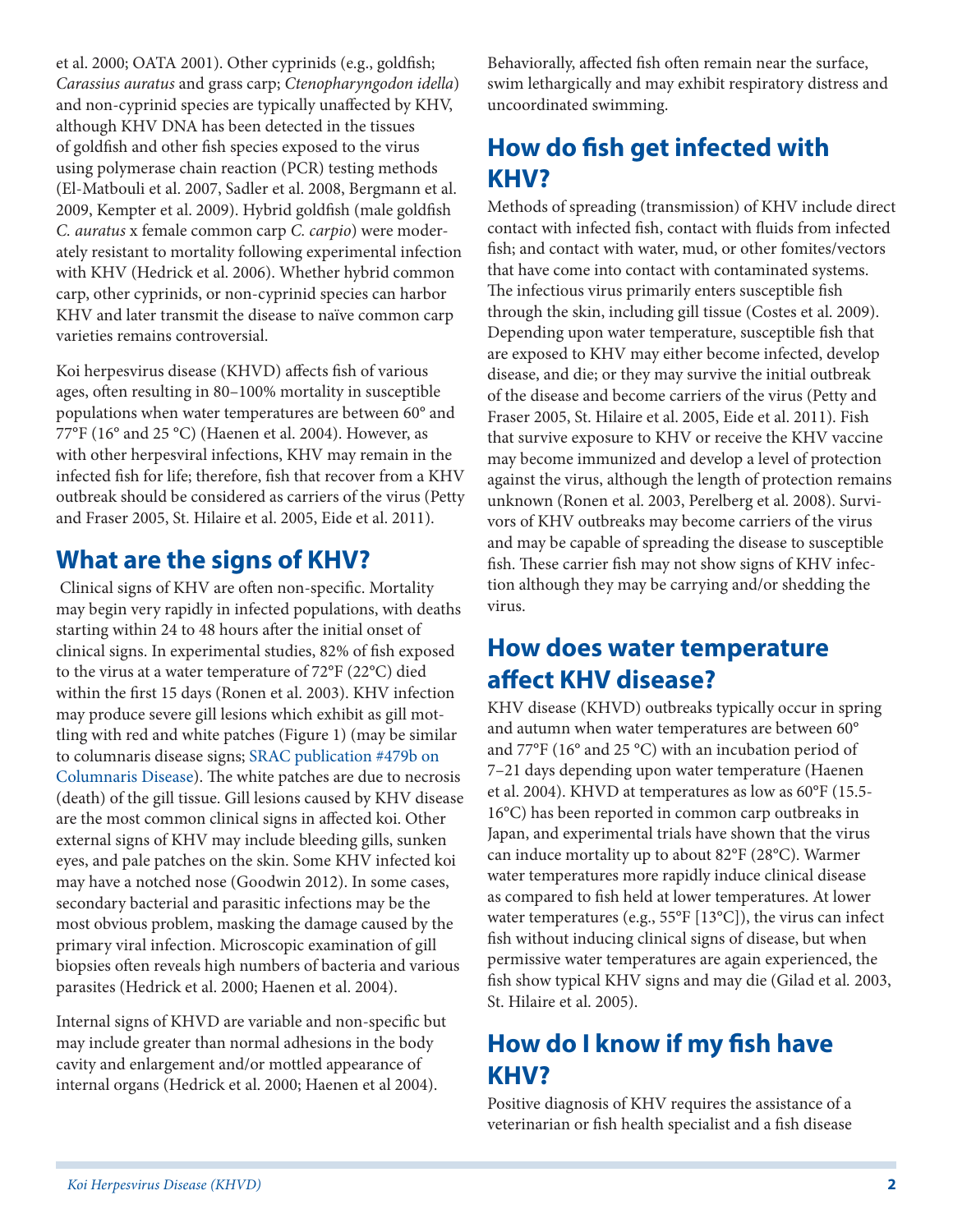diagnostic laboratory. Diagnostic identification of KHV may be accomplished by several direct and indirect methods. Direct methods are procedures that detect actual virus or "pieces" of virus. Indirect methods are procedures that determine whether a fish has mounted an immune response against KHV following exposure to virus by measuring anti-KHV antibody levels in the blood (Adkison et al. 2005, St-Hilaire et al. 2005, 2009).

Direct methods used to identify KHV include: 1) virus isolation and identification (i.e., growing the virus) using a susceptible cell line such as the Koi Fin (KF-1) cell line {optimal growth observed at temperatures between 59° and 77°F (15° and 25°C)} and 2) PCR techniques (i.e., testing for the presence of KHV DNA). For these direct diagnostic tests, tissues are removed from fish that are collected alive then euthanized. Isolation and detection of the virus in tissues from fish dead longer than a few hours may be unreliable. Non-lethal direct diagnostic tests are available on samples such as blood, fecal material, mucus and gill clips (i.e., biopsies), but these tests may yield less definitive or less accurate results. A positive cell culture test indicates an active, ongoing infection with KHV. Positive detection of KHV DNA using PCR indicates that the virus is present, so it can be used to confirm KHV disease in clinically sick fish and perhaps even to identify carriers (Eide et al. 2011).

One indirect testing method for KHV that has been widely used is the enzyme-linked immunosorbent assay (ELISA). The KHV ELISA uses a blood sample and, therefore, is a non-lethal diagnostic tool. ELISA data can provide evidence that a fish is currently mounting, or has previously mounted, an immune response (i.e., production of antibodies) against KHV. A positive ELISA test for KHV indicates that the fish has produced antibodies against KHV after a previous exposure to the virus. However, antibodyproducing immune cells take time to become activated, and over time, if a fish is no longer sick, anti-KHV antibody production may slow down or stop. Therefore, ELISA may not be able to detect antibodies to KHV if the infection occurred years before or if the fish has not yet had time to produce antibodies.

Negative results by either direct or indirect tests do not necessarily mean fish are not carriers. There is no test that definitively detects all carriers or survivors.

#### **Is there treatment for KHV?**

There is no treatment for KHV. Antiviral drugs are not available to treat KHV or any other viral diseases of cultured fish. Studies have shown that koi may survive an outbreak of KHV if water temperatures are increased to 86°F (30°C) during the outbreak (Ronen et al. 2003). However, this technique only marginally increases survival rates, and artificially raising water temperatures above 80°F in holding facilities may result in an increased occurrence of other more common bacterial and parasitic diseases. High water temperatures are not generally recommended for routine husbandry and management of koi and common carp. In addition, and more importantly, koi which survive a KHV outbreak or those exposed at high water temperatures may become carriers of the virus. These carrier koi are a source of the disease to susceptible fish when conditions are appropriate for viral shedding and infection. Due to previous exposure and immunization to the virus, carrier fish will typically not succumb to KHV disease or show signs of clinical infection.

Recently, USDA APHIS approved the use of an attenuated live vaccine for prevention of KHVD, to be administered to common carp or koi heavier than 100 grams (the vaccine is not approved for use in broodstock). The vaccine, originally developed by an Israeli research group (Ronen et al. 2003), generates high anti-KHV antibody titers and protects vaccinated common carp or koi upon subsequent viral challenge (Ronen et al. 2003, Perelberg et al. 2008). However, concerns have been raised regarding the efficacy of the vaccine and the length of protection afforded vaccinated fish. Currently, it is unknown whether vaccinated fish become carriers of the vaccine strain or if they are protected against infection by the wild-type strain which would pose a threat to unvaccinated common carp. Another challenge with regards to the vaccine is that no diagnostic tests are commercially available that can differentiate vaccinated versus naturally infected/exposed fish.

Because KHV outbreaks have caused large losses at koi and common carp facilities and because there is concern that survivors are carriers, anyone with koi that have been diagnosed with KHV should consider depopulation (eliminating the entire population) as a logical option. All materials and systems that the infected fish have contacted should be cleaned and disinfected.

Viral particles in environmental water may remain infectious for up to three days (Shimizu et al. 2006). However, common disinfection protocols (see below) may be used to eliminate the virus from water systems and equipment. Biofilters and biofilter media exposed to the virus should also be thoroughly cleaned and disinfected. Prior to disinfection, equipment should be cleaned of debris or organic build-up, as these may reduce the effectiveness of the disinfectant. Chlorine solutions (e.g., household bleach) may be used to disinfect large equipment or systems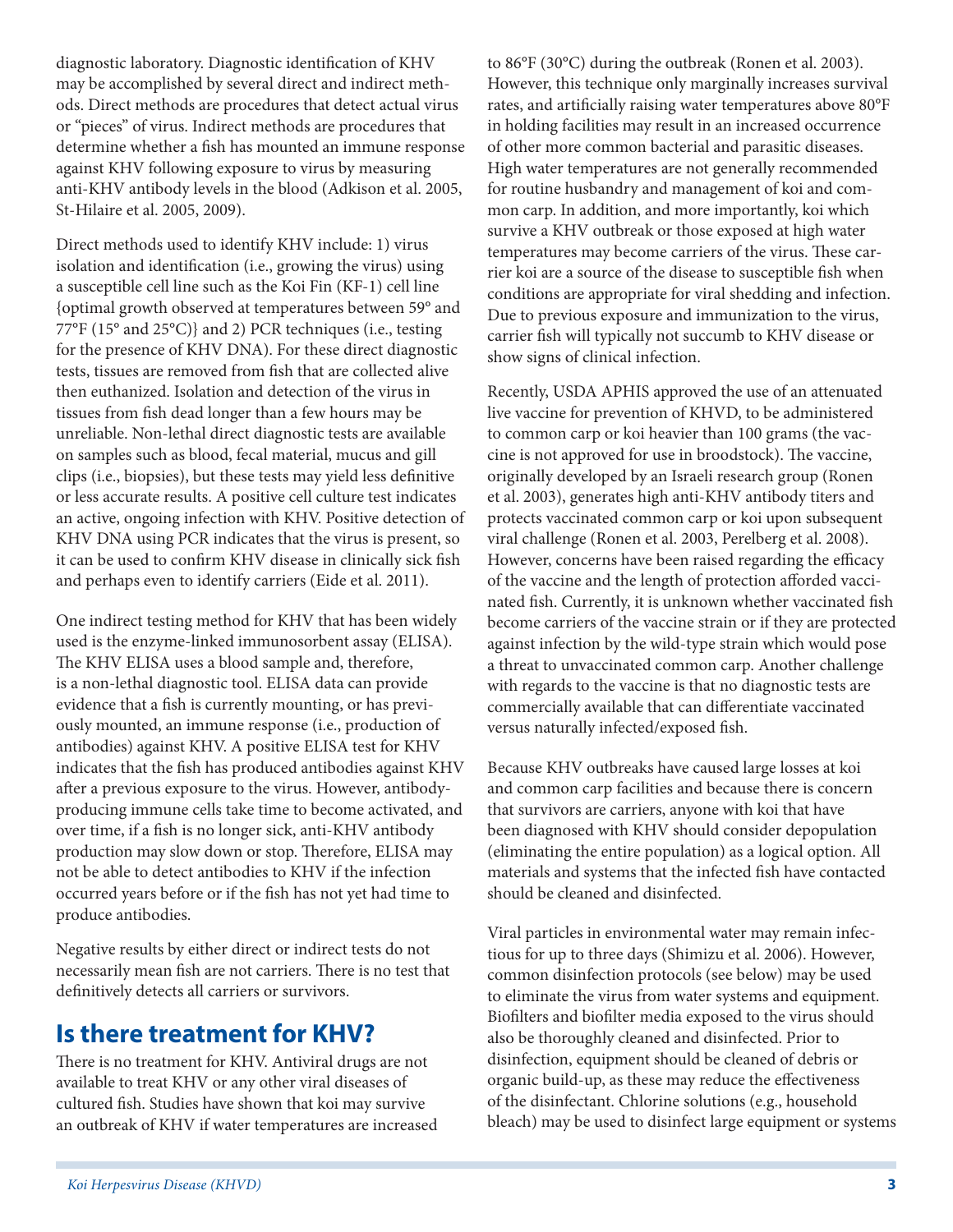without fish. The recommended protocol for chlorine is 200 ppm (200 mg/L) for one hour (Noga 1996). Proper dosing of this active ingredient depends upon the type of chlorine used. For household bleach, which is 5.25% sodium hypochlorite per liter, 35 milliliters per gallon of water will give 200 mg/L final concentration.

Quaternary ammonium compounds (QACs) may also be used for systems and equipment. Quaternary ammonium compounds are gentler on nets than chlorine solutions. The recommended QAC concentration for disinfection is 500 ppm (500 mg/L) for one hour (Noga 1996). Proper dosing of QACs depends upon the type/concentration in the mixture used because concentrations will vary depending upon the product used. Different QAC products may range from 10% to 50% active ingredient. For example, Roccal-D Plus® (Pharmacia & Upjohn Company, Pfizer) is approximately 24% active ingredient; therefore, a final treatment concentration of 500 mg/L would require about 7.9 mL of Roccal-D Plus® per gallon of water. Rinse thoroughly after use of any type of disinfectant to eliminate residual disinfectant which may kill fish.

### **How can KHV be prevented?**

Prior to obtaining any fish, first ask the supplier if there have been any major unexplained losses in the population. Monitoring and testing for KHV may be done by laboratory tests, so ask suppliers if any testing for KHV has been done and request a copy of lab result documentation. The best way to prevent KHV is to know your fish suppliers and to have a good working relationship with them.

Quarantine (that is, separation from other koi) is the most dependable method to avoid the introduction of pathogens into a pond or facility. To implement an effective quarantine procedure, all new fish must be kept in a separate system, ideally in a different building or area from the resident fish. Resident fish should be fed, handled, and maintained before the new fish. The quarantined fish require dedicated equipment such as nets, buckets, and siphon hoses that are used only for them. In addition, foot baths and hand washes should be used by anyone entering and leaving the quarantine area. Fish should be quarantined for a minimum of 30 days. Specifically for KHV, new koi should be quarantined in water that is 75°F (24°C) for at least 30 days. At the conclusion of the quarantine period, any sick fish should be examined by a veterinarian and/or diagnostic lab to rule out KHV or other diseases. If all fish appear healthy, blood samples should be collected from these quarantined fish and submitted for antibody detection using ELISA. (Atkinson et al. 2005; St. Hilaire et al. 2009)

Koi hobbyists are encouraged to promote the use of English-style koi shows, which keep different sources (owners) of koi separated during the show and judging. Additionally, separate nets, siphon hoses, and other equipment should be used by all show participants for their own fish. The Japanese-style of show, in which koi from different owners are placed together in the same tank, may result in the spread of disease among susceptible fish. Regardless of the show style, fish returning from shows should be quarantined for a minimum of 30 days and held at 75°F prior to being placed back into the general population. For added security, blood sampling antibody testing may be helpful. Survivors (fish that have previously been exposed to KHV disease) should never be taken to a koi show.

At the end of the quarantine period and before placing all fish together, place several new koi with several koi from the established population in a separate area away from the rest of the established population and watch them for signs of disease. This "test" can help determine with a smaller number of fish whether placing the two populations together following quarantine could cause problems. Unfortunately, there are no guarantees.

### **Whom should I contact if I suspect my fish have KHV or if I want more information?**

Commercial fish producers, wholesalers, and retailers in Florida may contact one of the following University of Florida Fish Disease Diagnostic Labs\*:

#### **In north Florida:**

Thomas B. Waltzek Wildlife and Aquatic Veterinary Disease Laboratory (WAVDL) Aquatic Pathobiology University of Florida Bldg. 471, 2173 Mowry Road Gainesville, Florida 32611 (352) 273-5202 Email: tbwaltzek@ufl.edu

#### **In south Florida:**

Roy P. E. Yanong or Deborah Pouder Tropical Aquaculture Laboratory Fish Disease Diagnostic Lab University of Florida 1408 24th St. SE 33570 Ruskin, Florida (813) 671-5230 http://tal.ifas.ufl.edu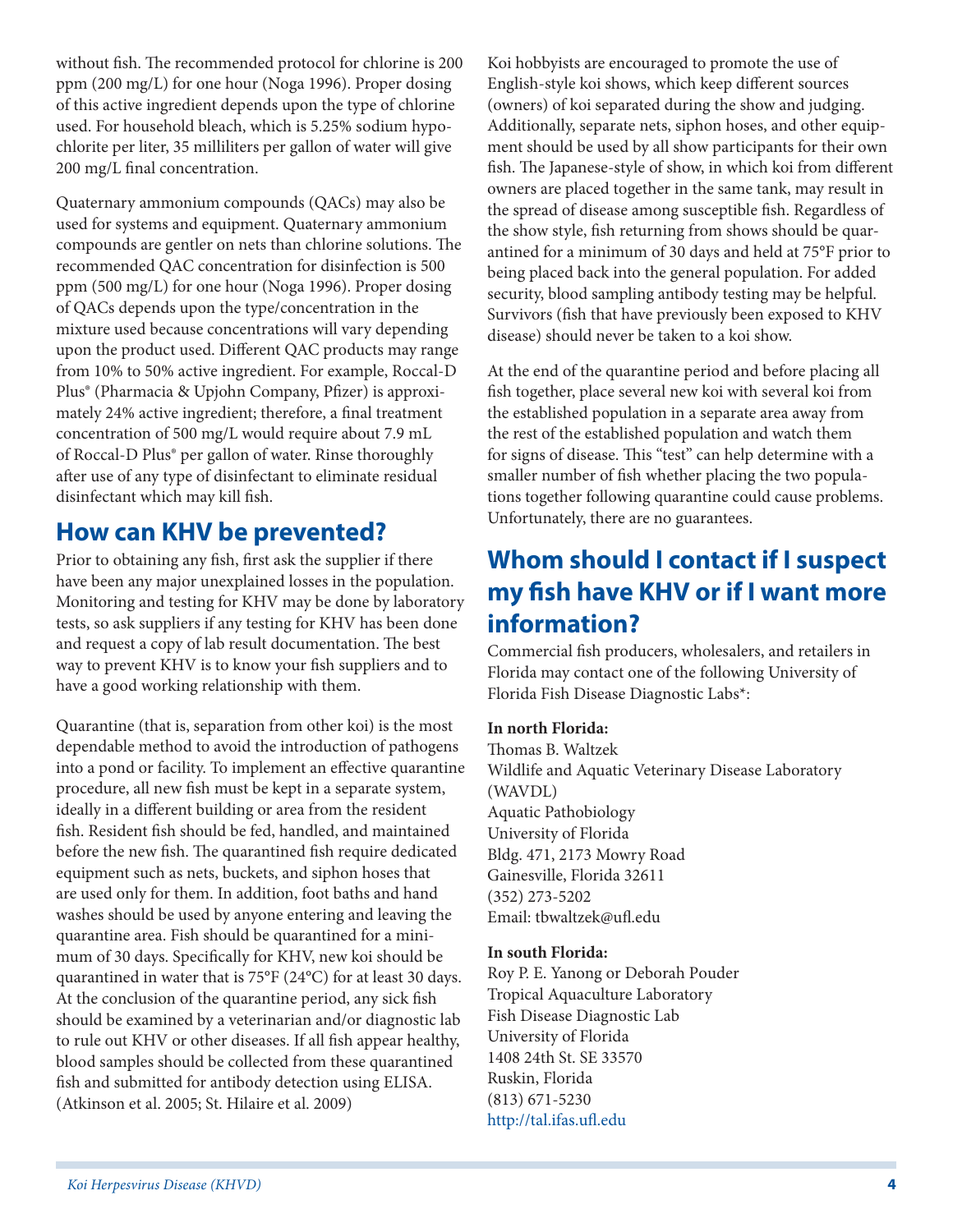\*Please note: These labs accept cases from commercial fish producers, wholesalers and retailers only.

Hobbyists and personal koi pond owners (or commercial fish producers, wholesalers, and retailers outside Florida) may search for an aquatic veterinarian or aquatic diagnostic laboratory in their area on the AquaVetMed website (http:// www.aquavetmed.info) or http://www.myveterinarian.com/ avma/vclPublic/#.

## **What are the regulatory considerations associated with KHV?**

As of January 2007, KHV was added to the World Organization for Animal Health (OIE; www.oie.int) disease list for fish. Because of this listing the United States Department of Agriculture Animal and Plant Health Inspection Service (USDA APHIS) asks that accredited veterinarians and diagnostic laboratories report positive cases of KHV to the area veterinarian-in-charge (AVIC) of the state where the fish originated. However, no client information (e.g., name, address) will be requested. This information will help USDA determine what the prevalence of KHV is in the United States. USDA APHIS has no import health requirements specific for KHV for koi or other fish moving interstate or internationally. There is no mandatory depopulation for populations of koi infected with KHV. It is up to the owner of those animals and their veterinarian to decide what course to take.

Koi breeders, dealers, exhibitors, and veterinarians should be aware of international export health regulations regarding the movement of KHV-vaccinated fish. The import requirements for some countries specify that KHV-vaccinated fish will not be permitted entry. Please check the APHIS website for state and international health requirements (listed respectively):

http://www.aphis.usda.gov/animal\_health/animal\_dis\_ spec/aquaculture/aquastates.shtml http://www.aphis.usda.gov/regulations/vs/iregs/animals/

Or contact the local USDA APHIS VS Area Office for assistance (http://www.aphis.usda.gov/animal\_health/ area\_offices/).

### **Can humans get KHV?**

There is no zoonotic concern with KHV. The herpesvirus responsible for causing KHV disease in fish will *not* cause disease in humans.

# **How does KHV differ from other viral diseases?**

It is important to differentiate KHV from other viruses that may cause disease in carp and koi. Two other important viral diseases recognized in carp are spring viremia of carp (SVC) and carp pox (*Cyprinid herpesvirus 1*; CyHV1). These diseases have significantly different management and regulatory implications (Table 1). Both KHV and SVC are now listed as notifiable fish diseases by the OIE. However, within the U.S., SVC is considered a foreign or exotic (not present) fish disease of aquacultured susceptible species and, as such, the accredited veterinarian or laboratory is required to notify confirmed outbreaks to USDA APHIS Veterinary Services officials who will, in turn, notify the OIE. By comparison, KHV is considered to be widespread in the United States. USDA APHIS asks accredited veterinarians and laboratories to report cases of KHV to the area veterinarian-in-charge (AVIC) of the state where the outbreak is occurring. The information will help USDA determine what the true prevalence of KHV is in the U.S. However, every outbreak of KHV will not be notified to the OIE.

Spring viremia of carp disease is caused by a singlestranded RNA virus, *Rhabdovirus carpio*, and has been reported in common carp and koi (*C. carpio*), grass carp (*C. idella*), bighead carp (*Aristichthys nobilis*), silver carp (*Hypophthalmichthys molitrix*), Crucian carp (*Carassius carassius*) and common goldfish (*C. auratus*). For more information on SVC see Table 1 and the UF/IFAS fact sheet "Spring Viremia of Carp" (VM-142).

Carp pox disease (*Cyprinid herpesvirus* 1; CyHV1) is caused by a different herpesvirus from KHV (*Herpesvirus cyprini*) that has a wide geographic distribution and affects common carp and koi. Carp pox typically causes smooth raised growths ("wart-like masses") on skin and fins of older fish but may be associated with high mortality in fry less than two months of age (Sano et al. 1990). Carp pox is not a reportable or notifiable disease in the U.S. Water temperatures above 68° F (20°C) help reduce the skin and fin growths on older fish, but does not eliminate the virus from the fish (Table 1). In mature fish, carp pox is typically a non-lethal, self-limiting disease (i.e., most if not all growths will resolve at warmer temperatures on their own).

#### **Summary**

Koi herpesvirus disease is a devastating disease of ornamental koi and common carp. There are several methods to detect various states of the infection. There is no effective treatment to rid the fish of the virus. Good management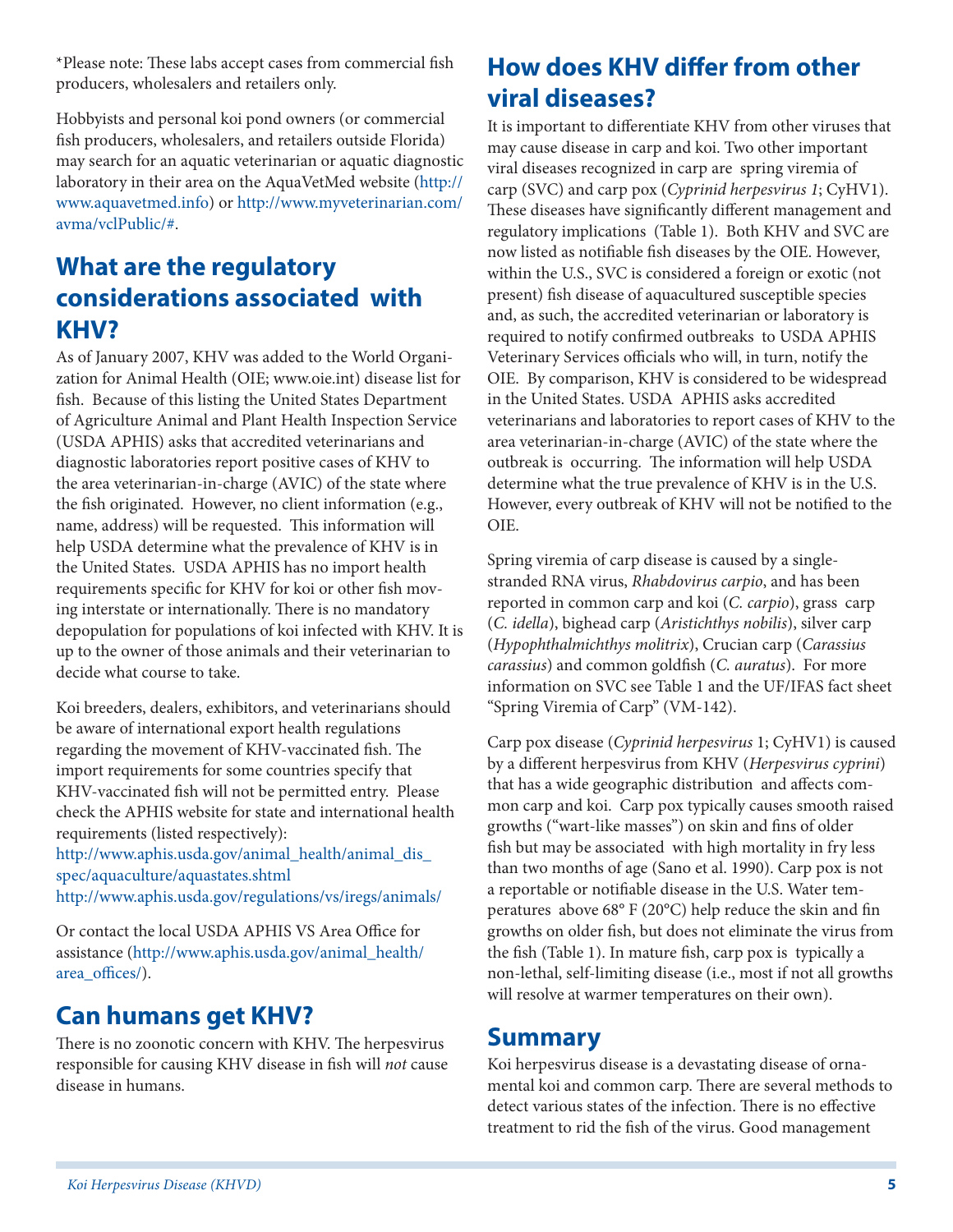practices, including quarantine, testing, and appropriate husbandry, are vital components to preventing this disease for all koi and common carp producers, dealers, and hobbyists.

#### **Glossary**

**Adhesions:** areas of internal tissues that stick together; may be normal in some species and a result of inflammation in others

**Ascites:** dropsy; a build-up of fluid in the body cavity

**Asymptomatic:** showing no signs of disease or infection

**Attenuated:** weakened; less pathogenic or less disease-causing

**AVIC:** USDA APHIS Area Veterinarian-In-Charge. There is one AVIC per state

**Carrier:** an animal that harbors a disease-causing agent in its body without showing clinical signs of infection (i.e., they appear healthy but are capable of spreading disease under the right conditions)

**Clinical signs:** the observed physical or behavioral abnormalities

**CyHV1:** *Cyprinid herpesvirus 1*; the virus that causes carp/ koi pox

**CyHV2:** *Cyprinid herpesvirus* 2; the virus that causes hematopoietic necrosis herpesvirus of goldfish

**CyHV3**: *Cyprinid herpesvirus* 3; the virus that causes koi herpesvirus

**Common carp:** *Cyprinus carpio*; common carp are the original species of fish from which koi were developed for ornamental purposes

*Cyprinid herpesvirus 1***:** CyHV1; the virus that causes carp/ koi pox

*Cyprinid herpesvirus 2***:** CyHV2; the virus that causes hematopoietic necrosis herpesvirus of goldfish

*Cyprinid herpesvirus 3***:** CyHV3; the virus that causes koi herpesvirus

**DNA:** Deoxyribonucleic Acid; found in a cell's nucleus, DNA is the basic structure of genes

**Edema:** a buildup of fluids within tissues

**ELISA:** Enzyme-Linked Immunosorbent Assay; a lab method used to detect the presence of antibody to a virus

**Fomite:** an inanimate object or material (e.g., net, siphon hose) on which disease-causing agents may be spread

**Gene:** unit of heredity consisting of portions of DNA

**Intracoelomic:** within the body cavity

**KHV:** koi herpesvirus; the name of the virus that causes koi herpesvirus disease

**Koi:** a common carp that has been selectively bred for ornamental purposes

**Morbidity:** disease or sickness

**Naïve fish:** a fish that has not been exposed or infected by a pathogen

**Necrosis:** death of tissue

**Necrotic:** dead

**Notifiable disease:** a disease which must, by law, be reported to the proper federal (USDA APHIS Veterinary Services) and state (state veterinarian) officials when positively diagnosed

**OATA:** Ornamental Aquatic Trade Association; a British organization representing the interests of ornamental fish importers, breeders, wholesalers, retailers, and manufacturers

**PCR:** Polymerase Chain Reaction; an advanced molecular method used to identify the presence of specific pieces of an organism's genes (DNA)

**Reportable disease**: same as notifiable disease; a disease which must, by law, be reported to the proper federal (USDA APHIS Veterinary Services) and state (state veterinarian) officials when positively diagnosed

**Self-limiting:** does not cause major disease and usually heals or resolves on its own

**SVC:** spring viremia of carp

**Transmission:** the transfer of a pathogen from one animal to another

**USDA APHIS:** United States Department of Agriculture, Animal and Plant Health Inspection Service

**Vector:** a carrier (e.g., *Argulus*) which transfers an infective agent from one animal to another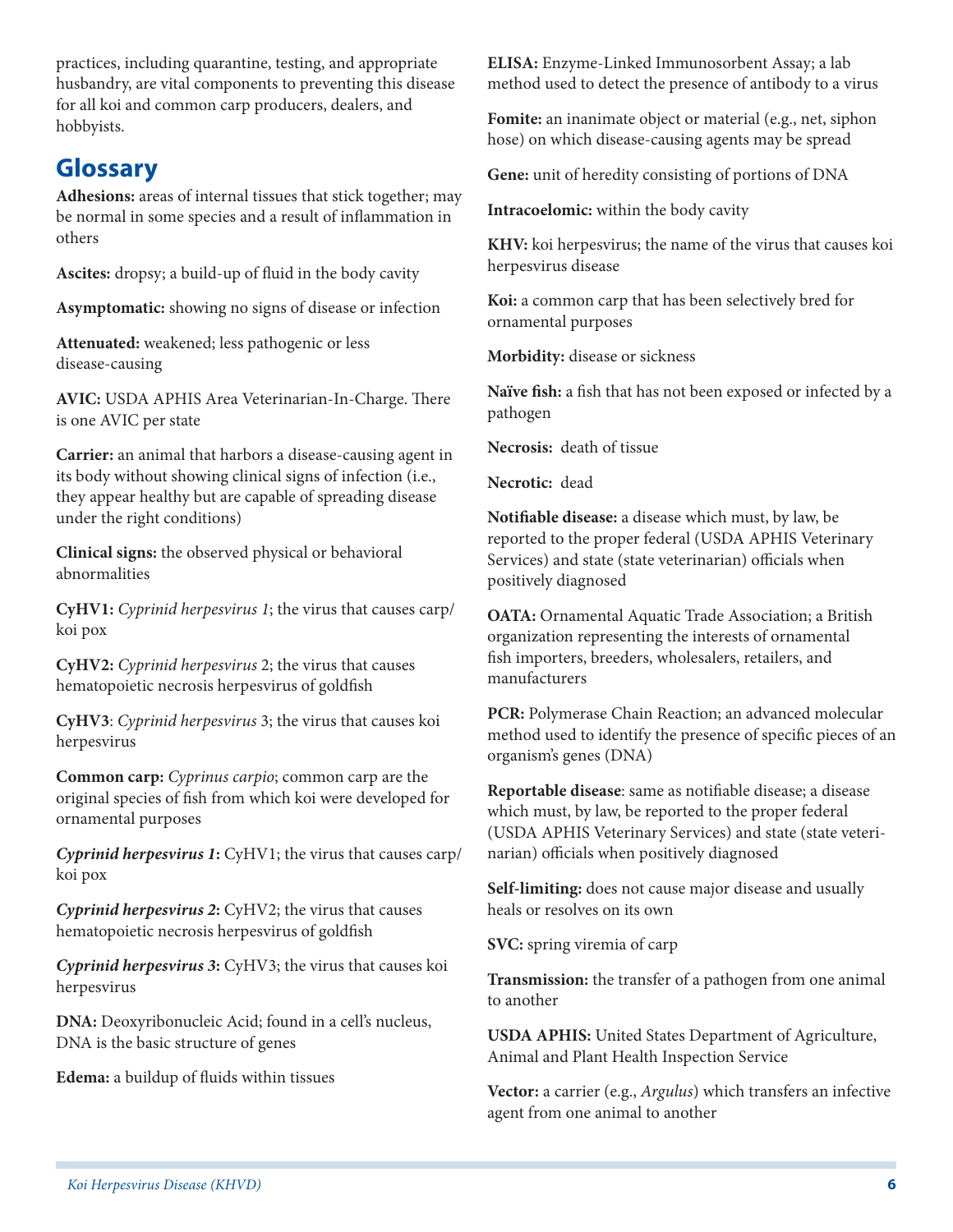Bulletin of the European Association of Fish Pathologists. 29:145-152.

to, and cause disease in humans

**References**

Costes B, Stalin Raj V, Michel B, Fournier G, Thirion M, Gillet L, Mast J, Lieffrig F, Bremont M, Vanderplasschen A (2009) The major portal of entry of koi herpesvirus in *Cyprinus carpio* is the skin. J Virol 83:2819-2830.

**Virus neutralization (VN):** a lab method used to quanti-

**Zoonotic:** a disease of animals (e.g., fish) that can be spread

Bergmann SM, Schutze H, Fischer U, Fichtner D, Riechardt M, Meyer K, Schrudde D, Kempter J (2009b) Detection of koi herpes virus (KHV) genome in apparently healthy fish.

tate antibody to a specific viral pathogen

Eide K, T Miller-Morgan, J Heidel, R Bildfell, L Jin (2011) Results of total DNA measurement in koi by tissue koi herpesvirus real-time PCR. Journal of Virological Methods 172:81-84.

El-Matbouli M, Saleh M, Soliman H (2007) Detection of cyprinid herpesvirus type 3 in goldfish cohabiting with CyHV3-infected koi carp (*Cyprinus carpio koi*). Veterinary Record 161:792-793.

Gilad O, Yun S, Adkison MA, Way K, Willits NH, Bercovier H, Hedrick RP (2003) Molecular comparison of isolates of an emerging fish pathogen, koi herpesvirus, and the effect of water temperature on mortality of experimentally infected koi. J Gen Virol 84:2661-2668.

Goodwin A (2012) Herpesviruses in Fish. Southern Regional Aquaculture Center (SRAC) publication No. 4710, May 2012.

Haenen OLM, Way K, Bergmann SM, Ariel E (2004) The emergence of koi herpesvirus and its significance to European aquaculture. Bulletin of the European Association of Fish Pathologists 24:293–307.

Hedrick RP, O Gilad, S Yun, JV Spangenberg, GD Marty, RW Nordhausen, MJ Kebus, H Bercovier, and A Eldar (2000) A herpesvirus associated with mass mortality of juvenile and adult koi, a strain of common carp. Journal of Aquatic Animal Health 12:44-57.

Hedrick RP, Waltzek TB, McDowell TS (2006) Susceptibility of koi carp, common carp, goldfish, and goldfish x common carp hybrids to Cyprinid herpesvirus 2 and Cyprinid herpesvirus 3. Journal of Aquatic Animal Health 18:26-34.

Kempter J, Sadowski J, Schutze H, Fischer U, Dauber M, Fichtner D, Panicz R, Bergmann SM (2009) Koi herpes virus: do acipenserid restitution programs pose a threat to carp farms in the disease-free zones? Acta Ichthyologica Et Piscatoria 19:119-126.

Noga, E J (2010) Fish disease: diagnosis and treatment. Wiley-Blackwell, Ames, IA.

Office International des Epizooties (2012). Diseases listed by the OIE. Aquatic Animal Health Code, 15th Edition, OIE Aquatic Animal Health Standards Commission (Aquatic Animals Commission), Office International des Epizooties. Available: www.oie.int/eng/normes/fcode/ en\_sommaire.htm. (September 2012)

Ornamental Aquatic Trade Association (OATA) (2001) Koi herpes virus (KHV). OATA, Westbury, Wilts, United Kingdom.

Perelberg, A, M Smirnov, M Hutoran, A Diamant, Y Bejerano, and M Kotler (2003) Epidemiological description of a new viral disease afflicting cultured *Cyprinus carpio* in Israel. The Israeli Journal of Aquaculture 55(1):5-12.

Petty, BD and WA Fraser (2005) Viruses of pet fish. Veterinary Clinics Exotic Animal Practice 8:67-84.

Pokorova, D, T Vesely, V Piackova, S Reschova and J Hulova (2005) Current knowledge on koi herpesvirus (KHV): a review. Vet Med–Czech 50(4):139-147.

Ronen, A, A Perelberg, J Abramovitz, M Hutoran, S Tinman, I Bejerano, M Steinitz, and M Kotler. (2003) Efficient vaccine against the virus causing a lethal disease in cultured *Cyprinus carpio*. Vaccine 21(32):4625-4743.

Sadler J, Marcecaux E, Goodwin AE (2008) Detection of koi herpesvirus (CyHV3) in goldfish, *Carassius auratus* (L.), exposed to infected koi. Journal of Fish Diseases 31:71–72.

Sano T, Morita N, Shima N, Akimoto M (1990) A preliminary report on pathogenicity and oncogenicity of cyprinid herpesvirus. Bull Eur Ass Fish Path 10:11-13.

Shimizu T, Yoshida N, Kasai H, Yoshimizu M (2006) Survival of koi herpesvirus (KHV) in environmental water. Fish Path 41:153-157.

St-Hilaire S, Beevers N, Joiner C, Hedrick RP, Way K (2009) Antibody response of two populations of common carp, *Cyprinus carpio* L., exposed to koi herpesvirus. J Fish Dis 32:311-320.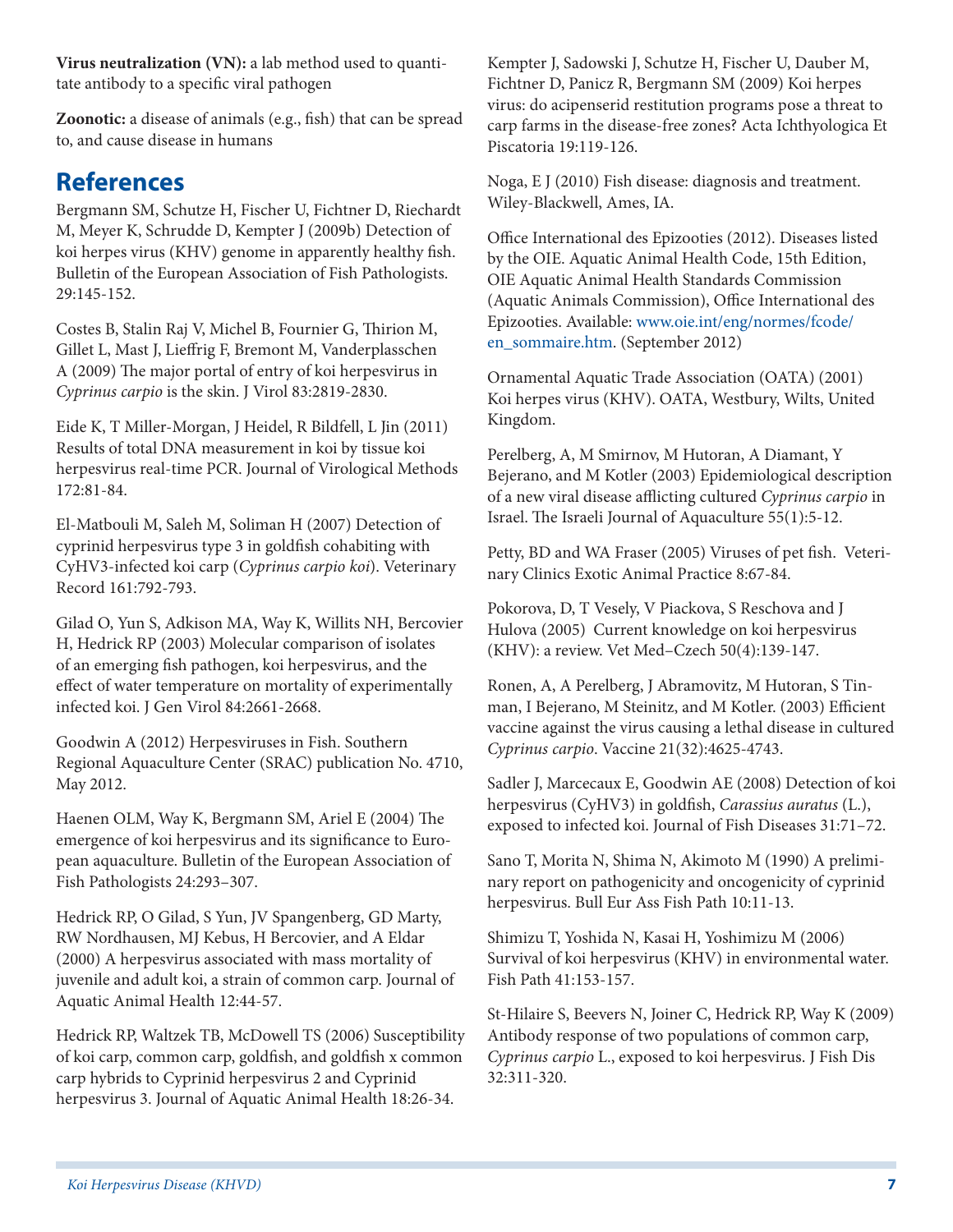St-Hilaire S, Beevers N, Way K, Le Deuff RM, Martin P, Joiner C (2005) Reactivation of koi herpesvirus infections in common carp *Cyprinus carpio*. Dis Aquat Org 67:15-23.

Petty, BD, AC Riggs, R Klinger, R Yanong, and R Francis-Floyd (2002) Spring viremia of carp. University of Florida, Institute of Food and Agricultural Sciences, Fact Sheet VM-142, Gainesville. Available: http://edis.ifas.ufl.edu/ VM106. (September 2008)

Perelberg A, Ilouze M, Kotler M, Steinitz M (2008) Antibody response and resistance of *Cyprinus carpio* immunized with cyprinid herpes virus 3 (CyHV3). Vaccine 26:3750-3756.

Waltzek, TB, G O Kelley, D M Stone, K Way, L Hanson, H Fukuda, I Hirono, T Aoki, AJ Davison and RP Hedrick (2005) Koiherpesvirus represents a third cyprinid herpesvirus (CyHV-3) in the family *Herpesviridae*. Journal of General Virology 86:1659-1667.

Waltzek TB, Kelley GO, Alfaro ME, Kurobe T, Davison AJ, Hedrick RP (2009) Phylogenetic relationships in the family *Alloherpesviridae*. Dis Aquat Org 84:179-194.